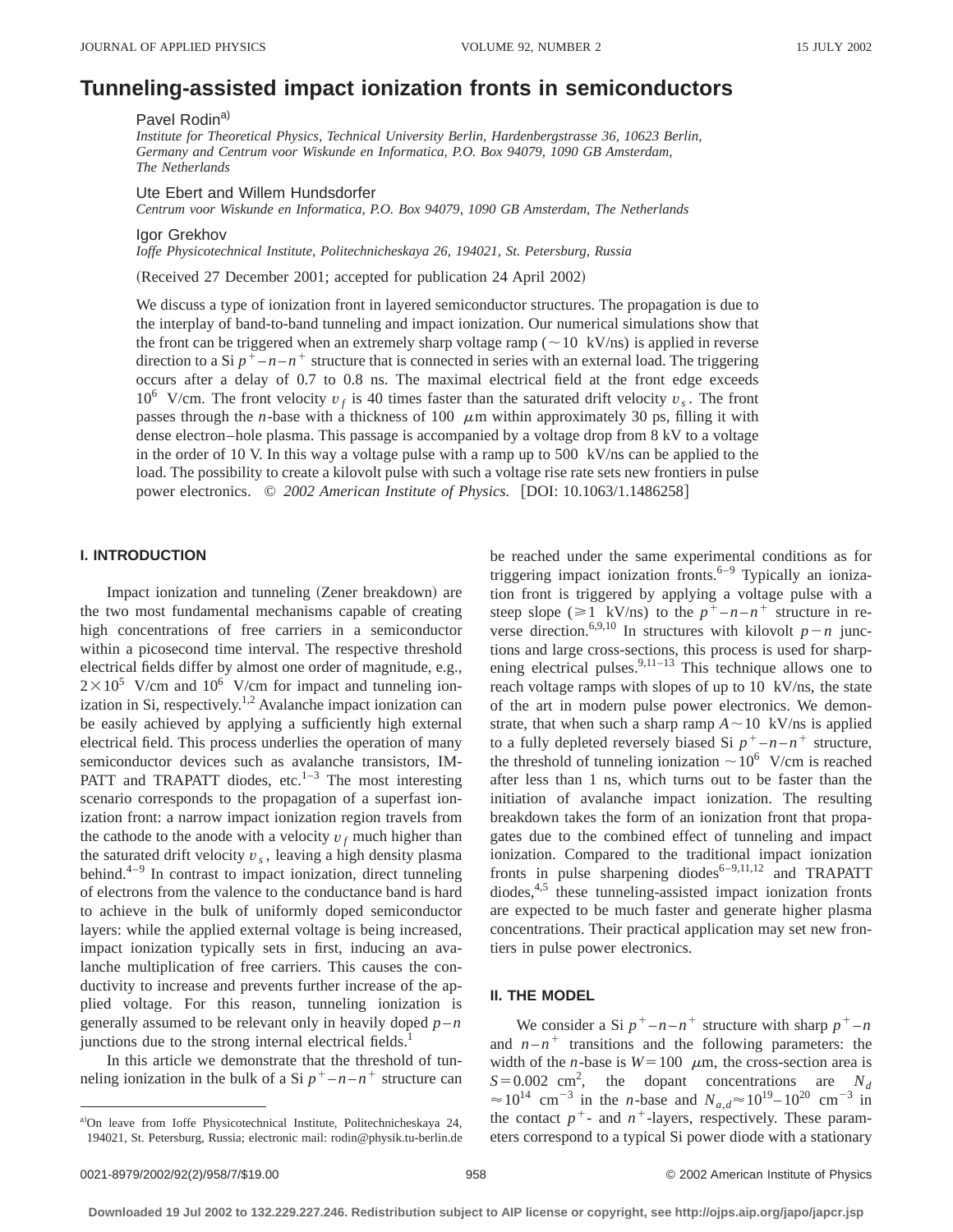

FIG. 1. Sketch of the  $p^+$ – $n - n^+$  structure operated in an external circuit with load resistance *R*.

breakdown voltage  $\sim$  1.5 kV.<sup>1</sup> We choose the initial bias of  $V_0$ =1 kV, closely below the voltage of stationary avalanche breakdown. For this bias, the  $n$ -base is fully depleted from majority carriers (electrons) and equilibrium minority carriers (holes).

The device is connected to a voltage source  $V(t)$  in series with a load resistance  $R=50 \Omega$  as sketched in Fig. 1. Since it is convenient to work with a positive electrical field *E* for the reverse bias, we put the  $n - n^+$  junction on the left-hand side at  $z=0$  and the  $p^+-n$  junction on the righthand side at  $z = W$ . The voltage  $V(t)$  applied to the structure and the load typically represents a sinusoidal pulse  $V(t)$  $= V_0 + V_1 \sin(2\pi t/T)$ . We assume that the period *T* of this pulse is much larger than the duration of the ionization breakdown and approximate the applied voltage by the linear function

$$
V(t) = V_0 + At, \quad A = \frac{2\pi V_1}{T},
$$
\n(1)

where *A* is the voltage ramp parameter. Hereinafter we choose  $A = 10 \text{ kV/ns}$ . The voltage on the device is denoted as  $U(t)$  and related to  $V(t)$  through the Kirchhoff equation *V*  $= U + RI$ , where *I* is the total current.

We use a minimal model which accounts only for the basic transport processes, for band-to-band impact ionization and tunneling ionization. The continuity equations for electrons and holes *n* and *p* are written in one-dimensional approximation

$$
\partial_t n - \partial_z[v_n(|E|)n] = G(n, p, |E|),\tag{2}
$$

$$
\partial_t p + \partial_z [v_p(|E|)p] = G(n, p, |E|),\tag{3}
$$

and complemented by the Poisson equation

$$
\partial_z E = \frac{q}{\epsilon \epsilon_0} [p - n + N_d^+(z) - N_a(z)^{-}], \tag{4}
$$

where all dopants are ionized, and the Kirchhoff equation. We assume drift-dominated transport and approximate the carrier velocities as<sup>14</sup>

$$
v_n(|E|) = v_s \frac{|E|}{E_{sn} + |E|}, \quad v_p(|E|) = v_s \frac{|E|}{E_{sp} + |E|}, \quad (5)
$$

where

$$
v_s = 10^7
$$
 cm/s,

$$
E_{sn} = 8.0 \times 10^3
$$
 V/cm,  $E_{sp} = 2.32 \times 10^4$  V/cm.

Since the ionization processes are fast and develop in the bulk of the device, we solve these equations in the *n*-base only. The different effect of  $p^+$ –*n* and  $n - n^+$  junctions on electron and hole concentrations in the *n*-base is modeled by mixed boundary conditions:  $\partial_z n = 0$ ,  $p = 0$  at  $z = 0$  and  $\partial_z p$  $=0$ ,  $n=0$  at  $z=W$ .<sup>15</sup> The generation term  $G(n,p,|E|)$  contains band-to-band tunneling and impact ionization terms:

$$
G(n, p, |E|) = G_T(|E|) + G_I(n, p, |E|). \tag{7}
$$

The tunneling term  $G_T(|E|)$  models electron tunneling from the valence band to the conduction band<sup>16</sup>

$$
G_T(|E|) = \alpha_T E^2 e^{-b_T/|E|},
$$
  
\n
$$
\alpha_T = \frac{q^2}{3\pi^2 \hbar^2} \sqrt{\frac{2m}{E_g}}, \quad b_T = \frac{\pi}{4q\hbar} \sqrt{2mE_g^3},
$$
\n(8)

where *q* and *m* are electron charge and effective mass, respectively,  $E_g$  is the band gap, and  $\hbar$  is Planck's constant. The impact ionization term  $G_I(n, p, |E|)$  is chosen as

$$
G_I(n, p, |E|) = \alpha_n(|E|)v_n(|E|)n\Theta(n - n_{\text{cut}}) + \alpha_p(|E|)v_p(|E|)p\Theta(p - p_{\text{cut}}),
$$
(9)

$$
\alpha_n(|E|) \equiv \alpha_{ns} e^{-b_n/|E|}, \quad \alpha_p(|E|) \equiv \alpha_{ps} e^{-b_p/|E|}, \quad (10)
$$

where the impact ionization coefficients and the characteristic fields are given by  $17$ 

$$
\alpha_{ns} = 7.4 \times 10^5 \text{ cm}^{-1}, \quad \alpha_{ps} = 7.25 \times 10^5 \text{ cm}^{-1},
$$
  
\n $b_n = 1.1 \times 10^6 \text{ V/cm}, \quad b_p = 2.2 \times 10^6 \text{ V/cm},$  (11)

and  $\Theta(x)$  is the step function. The cutoffs  $n_{\text{cut}}$  and  $p_{\text{cut}}$  have been introduced in Ref. 9 to mimic the discreteness of the charge carriers. The purpose is to exclude unphysical ionization avalanches initiated by tiny fractions of electrons or holes that can cause premature triggering of the front in the simulations. We chose  $n_{\text{cut}} = p_{\text{cut}} = 10^9$  cm<sup>-3</sup> in the simulations and discuss the effect of this and other choices in Sec. V and Fig. 6.

Since we shall investigate processes on a subnanosecond time scale, we neglect all types of recombination and thermal generation. We also assume that the *n*-base is free of deeplevel defects or parasitic impurities that can assist tunneling or serve as deep-level electron traps capable to release electrons or holes in high electric field.<sup>18,19</sup> We discuss these model assumptions in detail in Secs. IV and V.

We use a uniform space-time grid with the number of points of the order of several thousands both in time and space. The spatial discretization is based on a conservative formulation, in terms of fluxes describing the inflow and outflow over cells  $(x - \Delta x/2, x + \Delta x/2)$ , where  $\Delta x$  is the grid width in space. Whereas the diffusive fluxes have been approximated in a standard fashion<sup>20</sup> with second order accuracy, for the advective fluxes a third order upwind biased formula has been chosen in order to reduce the numerical oscillations. Time discretization is based on a second order backward differentiation formula. The temporal backward differentiation formula gives an implicit system that is solved at each time step. For reasons of accuracy the time step  $\Delta t$  is

**Downloaded 19 Jul 2002 to 132.229.227.246. Redistribution subject to AIP license or copyright, see http://ojps.aip.org/japo/japcr.jsp**

 $(6)$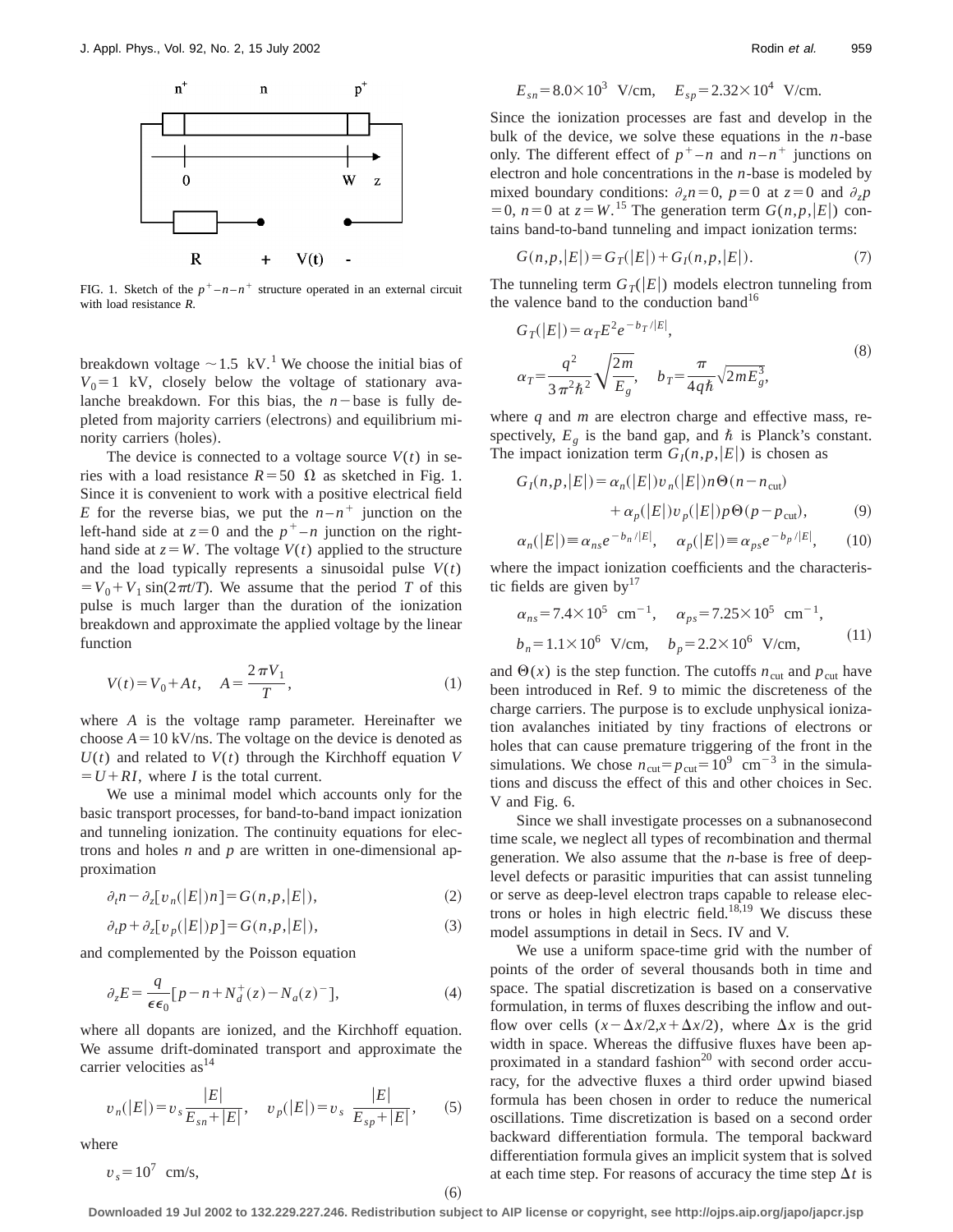

FIG. 2. Voltage drop across the structure  $U(t)$  (solid line in the upper panel) and total current  $I(t) = S \, J(t)$  (in the lower panel) during the switching process. The dashed line in the upper panel denotes the externally applied voltage  $V(t)$ . The quantities shown are related through Ohm's law  $V = U$ + *RI*. Parameters:  $W = 100 \mu m$ ,  $S = 0.002 \text{ cm}^2$ ,  $N_d = 10^{14} \text{ cm}^{-3}$ ,  $N_a = 0$ ,  $V_0 = 1$  kV,  $A = 10$  kV/ns,  $R = 50$   $\Omega$ ,  $n_{\text{cut}} = p_{\text{cut}} = 10^9$  cm<sup>-3</sup>.

chosen small compared to  $\Delta x/v_s$ , where  $v_s$  is the upper bound of the drift velocity, and with such small step size that the implicit system can be solved by a straightforward functional iteration. Details on these spatial and temporal discretizations can be found in Ref. 21.

## **III. NUMERICAL SOLUTIONS**

The basic features of the numerical solutions are summarized in Figs. 2 and 3. They show the external characteristics of the transient and the internal dynamics, respectively. The voltage on the device first increases and reaches the maximal value 8 kV, several times higher than the voltage of stationary breakdown. During this stage, the electrical field in the structure increases as follows:

$$
E(x,t) \approx \frac{V(t)}{W} - \frac{bW}{2} + bx, \quad b \equiv \frac{qN_d}{\epsilon \epsilon_0},\tag{12}
$$

in the same manner as in the TRAPPAT diode.<sup>1,5</sup> [Here we assume that the displacement current is small and hence  $V(t) \approx U(t)$ .] Though the electrical field *E* at the right boundary exceeds the effective threshold of impact ionization  $2 \times 10^5$  V/cm already at  $t > 30$  ps, impact ionization does not develop due to the absence of initial carriers. At *t*  $\approx$  720 ps the electrical field at the right boundary *x* = *W*, near the  $p^+$ –*n* junction, becomes sufficient for tunneling of electrons from the valence to the conduction band [Fig. 3(a), curve 1. At this time, the field is above the threshold of impact ionization in the whole *n*-base, so impact ionization starts as soon as electrons and holes are supplied by tunneling. The rate of impact ionization increases with concentration and eventually overheads tunneling at the carrier density



FIG. 3. The internal dynamics leading to the external characteristics of Fig. 2. Shown are the spatial profiles of the electrical field  $E(x,t)$  and electron and hole concentrations  $n(x,t)$ ,  $p(x,t)$  in the *n*-base ( $0 \le z \le W = 100 \ \mu \text{m}$ ) at different times: (a) nucleation of electron–hole plasma and triggering of the impact ionization front at times  $t=725, 726, 727$  ps (curves 1,2,3); (b) propagation of the tunneling-assisted ionization front at *t*  $= 735, 745, 750, 752$  ps (curves 1,2,3,4).

 $n \sim p \sim 10^{13}$  cm<sup>-3</sup> (see Fig. 4). The rapid ionization process near the right boundary forms an initial nucleus of dense electron-plasma with concentration  $n, p \sim 2 \times 10^{17}$  cm<sup>-3</sup> that is capable to fully screen the electrical field  $[Fig. 3(a), curves]$ 2, 3]. The screening is accomplished at  $t=750$  ps. It is accompanied by a fast drop of the voltage on the device and an increase of current in the circuit  $(Fig. 2)$ . This drop corresponds to the first step in the falling  $U(t)$  curve.

Consecutively, the highly conducting plasma region expands to the left in the form of a superfast ionization front [Fig. 3(b)]. The velocity of the front  $v_f$  is approximately 40 times faster than the saturated drift velocity  $v_s$  of the individual carriers; hence the carrier motion is negligible. The front propagates due to the combined effect of tunneling and impact ionization, followed by Maxwell relaxation in the generated plasma and consecutive electric screening. Snapshots of the field and concentration profiles together with respective generation rates are shown in Fig. 5. Here tunneling generates initial carriers in the high field region at the



FIG. 4. Shown is the carrier concentration  $n(E)$  for which impact ionization and tunneling ionization are of equal strength. This concentration can be expressed as the ratio  $G_T(E)n/G_I(E,n,n)$ , where we assumed  $n=p$  and neglected the cutoffs in Eq.  $(9)$ .

**Downloaded 19 Jul 2002 to 132.229.227.246. Redistribution subject to AIP license or copyright, see http://ojps.aip.org/japo/japcr.jsp**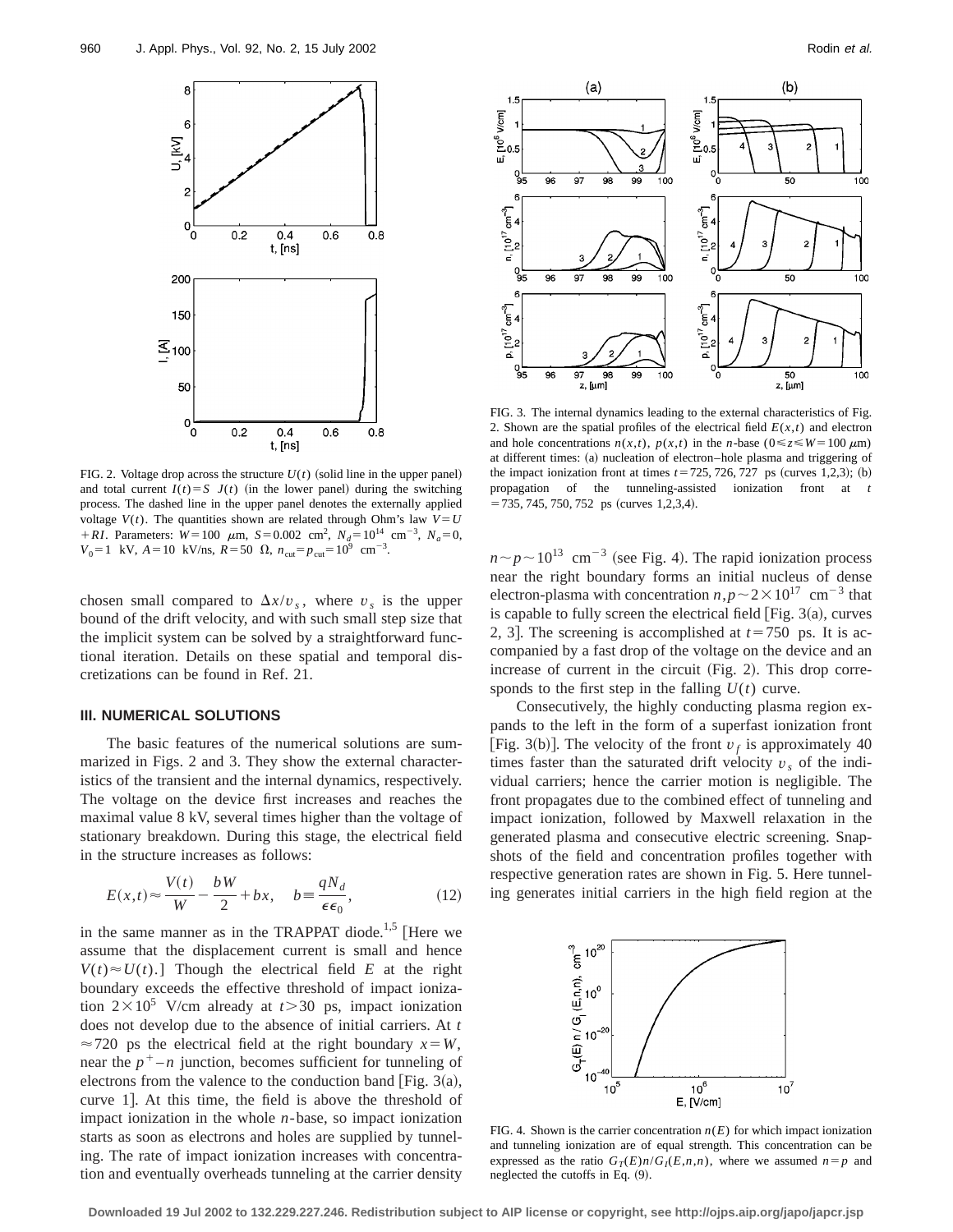$n, [10^{17} \text{ cm}^{-3}]$ 

.3

 $\overline{2}$ 

 $0<sup>1</sup>$ 

5





corresponds to  $10^{36}$ /s cm<sup>3</sup>). Note the different scales of  $G_T$  and  $G_I$ .

edge of the ionization front. These carriers are multiplied further by impact ionization. A narrow region of strong impact ionization is localized at the edge of the visible concentration front. The rate of impact ionization in this region is by many orders of magnitude higher than the rate of tunneling ionization. Therefore impact ionization dominates the overall increase of the concentration. However, the superfast propagation would not be possible without the initial carriers generated by tunneling. Hence both tunneling and impact ionization are essential for the propagation mechanism. This type of an ionization front can be called a *tunneling-assisted impact ionization* front.

As the front propagates, the current *I* increases and the voltage on the device *U* decreases due to the interaction with the external load. The maximum value of the electrical field and the front velocity slightly increase during the passage of the front  $[Fig. 3(b)].$  As the front comes closer to the left boundary, the field in the high-field region of the *n*-base increases and the region of tunneling impact ionization becomes wider. This effect also contributes to the acceleration of the front, and causes the front interface to become smoother (compare curves  $1,2$  and  $3,4$  in Fig. 3). Eventually, the tunneling process becomes efficient in the whole region between the moving front and the  $n^+$ -contact. As a result, the front ceases to propagate. Rather, the rest of the *n*-base breaks down by nearly uniform impact ionization.

The switching takes 30 ps and fills the *n*-base with electron–hole plasma of concentration  $\sim 5 \times 10^{17}$  cm<sup>-3</sup>. The voltage drops from 8 kV to the residual value of 10 V, applying a voltage ramp with an average slope  $\sim$  300 kV/ns to the load. The falling part of the  $U(t)$ -dependence in Fig. 2 has a plateau that reflects the transition from the formation of the initial nucleus of electron–hole plasma to the stage of front propagation. During the front propagation stage, the voltage drops from  $\sim$  7.4 kV to 10 V within less than 15 ps. Hence the "effective" voltage slope is much higher than the average one and reaches 500 kV/ns.

## **IV. THE EFFECT OF RANDOM THERMAL GENERATION**

The triggering of the tunneling-assisted impact ionization front might fail due to the thermal generation of free carriers in the depleted layer. If during an early stage of development, thermal carriers lead to an avalanche breakdown and to the formation of local conducting channels between the  $p^+$ - and  $n^+$ -layers, the conductance might increase and prevent the voltage *U*(*t*) from increasing further. In this case, the front cannot start. Therefore the related time scales and their temperature dependence have to be estimated.

The characteristic rate of thermal generation of electron–hole pairs can be deduced from the value of the leakage current density. It is  $\sim 10^{-7}$  A/cm<sup>2</sup> at room temperature.<sup>6,9</sup> Hence on average, one thermal electron–hole pair per ns is generated in the whole volume of the *n*-base. Depending on the position of the generation, the carriers need up to 1 ns to reach the edge of the *n*-base of length 100  $\mu$ m, when they move with saturated drift velocity 10<sup>7</sup> cm/s. If the field is still low, they will simply leave the base, but if they are generated in a region with  $E > 2 \times 10^5$  V/cm or pass through such a region, they will create an impact ionization avalanche and possibly a successive streamer on their path. After 0.7 ns, the tunneling-assisted impact ionization front leads to a rapid voltage drop. Though the probability that one ionization avalanche will be initiated during the delay time is close to one, this avalanche in most cases cannot form a conducting channel before the front is triggered. The probability for more avalanches decreases exponentially with their number.

However, even if a single conducting channel has developed, the ratio between its cross section and the cross section of the system is too small to influence the triggering of the superfast front. Indeed, an avalanche triggered by a single electron or hole extends in the direction of the applied field with drift velocity  $v_s$  and spreads in the lateral direction due to diffusion (see, e.g., Ref. 22). Since the latter process is much slower than the first one, the width of the avalanche is typically much smaller than its length, which is of order of 100  $\mu$ m in our case. A reasonable upper bound for the maximum width is of order of 10  $\mu$ m.<sup>23</sup> This estimate is consistent with diameters of local switching channels observed experimentally under similar though slightly different experimental conditions. $24-26$  Thus the cross-section of the local switching channel is less than 1/1000 of the total crosssection of the semiconductor structure. Assuming that concentrations in a channel are limited by Auger recombination at the level  $n, p \sim 10^{18}$  cm<sup>-3</sup> and high-field transport with saturated velocities  $v_s$ , we evaluate the maximum current that can flow through such channel as  $\sim$  1 A.<sup>27</sup> This is comparable to the displacement current in the structure during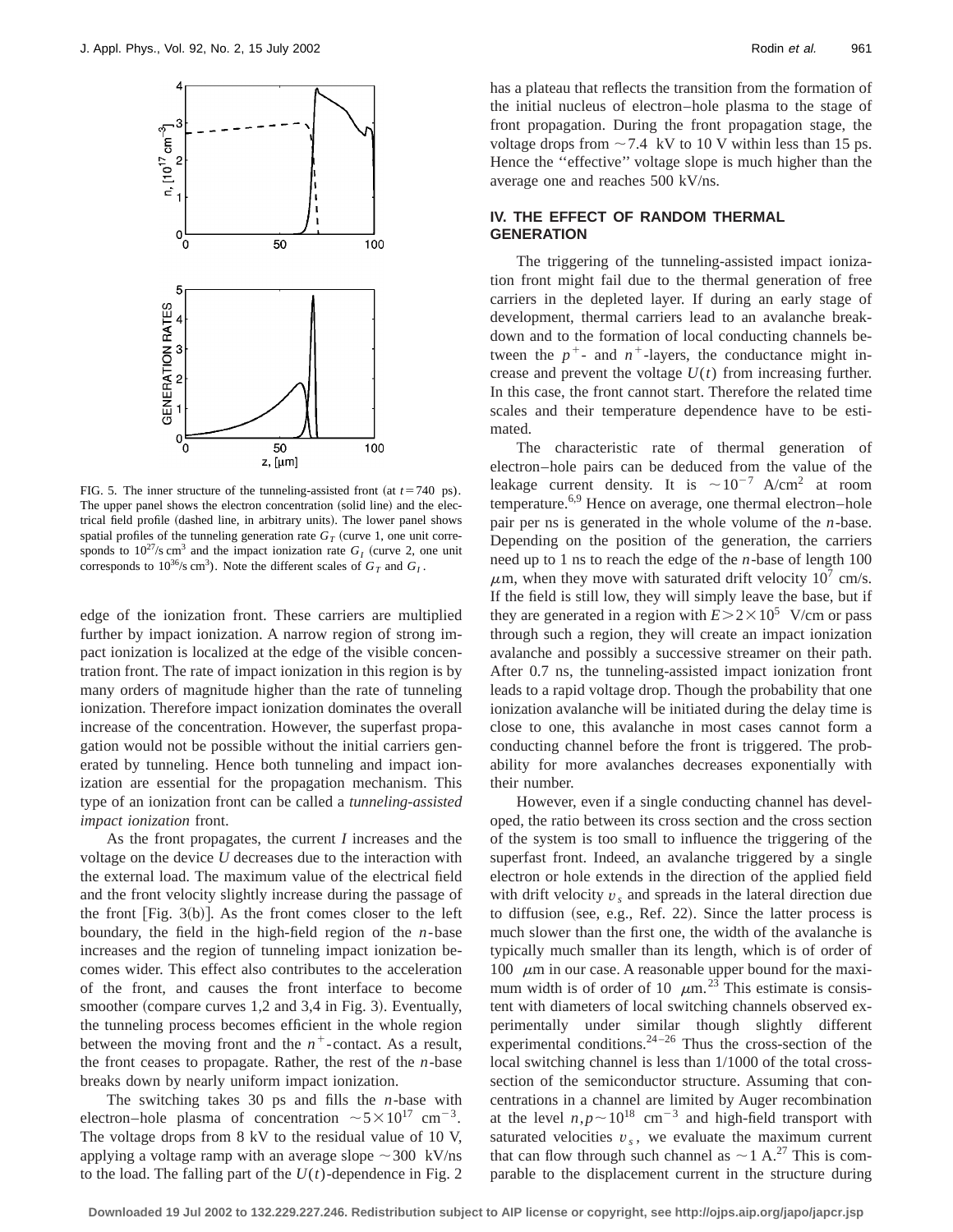the delay stage, and far too small to prevent the further increase of the voltage on a structure with large cross-section.

The generation rate depends exponentially on the temperature:<sup>1</sup>

$$
\nu(T) = \nu(T_0) \exp\left(\frac{E_g}{kT_0} - \frac{E_g}{kT}\right),\tag{13}
$$

where *k* is Boltzmann's constant and  $T_0$  is room temperature. For  $T=70$  K and  $T=400$  K, we find characteristic times of  $\tau$  10 ms and  $\tau$  1 ps, respectively. Hence the triggering mechanism is very sensitive to the temperature of the structure: cooling the sample is favorable whereas triggering of tunneling-assisted fronts is likely to be impossible at high temperatures. $^{28}$ 

We conclude that the tunneling-assisted impact ionization front can be triggered only if the applied voltage increases sufficiently fast and the threshold of tunneling ionization is reached faster than 1 ns. At room temperature and below, the triggering mechanism is robust with respect to random initiation of impact ionization avalanches by thermal carriers. This conclusion is also supported by experimental data for common impact ionization fronts: $6,9$  for comparable experimental setup and the lower voltage ramp of *A*  $\sim$  1 kV/ns, the delay in deterministic triggering of the impact ionization front could be as large as 3 ns.

#### **V. LIMITATIONS OF THE DRIFT-DIFFUSION MODEL**

In this section, we discuss the applicability of the minimal drift-diffusion model to the rapid high-field process described in Sec. III. Let us first briefly summarize the characteristic scales of the obtained numerical solution: the front length is  $l_f \sim 3$   $\mu$ m, the front velocity  $v_f \sim 4 \times 10^8$  cm/s, the total switching time  $\sim$  30 ps, the concentration behind the front  $\sim 5 \times 10^{17}$  cm<sup>-3</sup>, and the current density *J*  $\sim$ 10<sup>5</sup> A/cm<sup>2</sup>.

*Relaxation time and electromagnetic propagation time.* A simple evaluation in the spirit of Drude theory and based on the low-field mobility, estimates the upper bound for the electron mean free path and the lower bound for the electron momentum relaxation time as 20 nm and 0.2 ps, respectively. The electromagnetic propagation time is  $W/c = 0.5$  ps, where  $c$  is the speed of light. These scales are considerably smaller than the respective scales of the process under study.

*Recombination.* In Si for concentrations  $n=p$  $=10^{18}$  cm<sup>-3</sup>, the inverse rate of Auger recombination is  $\sim$  10  $\mu$ s; the thermal recombination lifetime is also of the order of microseconds.29 Thus recombination can be neglected.

*Electron*–*hole scattering.* For current densities above 10<sup>2</sup> A/cm2 , electron–hole scattering, which is not accounted for in our model, becomes important.<sup>30</sup> Due to the electronhole scattering, the resistivity  $\rho$  of the dense plasma behind the front substantially increases. For  $J \sim 10^3$  A/cm<sup>2</sup> and  $n, p \sim 10^{18}$  cm<sup>-3</sup> we estimate the order of the magnitude as  $\rho \sim 1$   $\Omega$  cm.<sup>30</sup> Hence the voltage drop across the *n*-base after switching can be estimated as  $J \varrho W \sim 10$  V. This value should be added to the 10 V obtained in our simulations. (Note that in our model the residual voltage is mostly due to



FIG. 6. Voltage drop across the structure  $U(t)$  calculated for different cutoffs  $n_{\text{cut}} = p_{\text{cut}} = 10^8$ ,  $10^9$ ,  $5 \times 10^9$  cm<sup>-3</sup> (curves 1,2,3, respectively). The dotted line shows the unphysical premature switching in a low electrical field obtained for  $n_{\text{cut}} = p_{\text{cut}} = 0$ .

the recovery of the electrical field on the  $p^+$ –*n* junction during the front propagation.) This difference of 10 V is negligible compared to the kilovolt voltage drop during the front passage, and does not change other characteristics of the switching process.

*Continuum approximation.* The continuum treatment of electron and hole concentrations is the major limitation of the standard drift–diffusion model in application to the present problem. Both tunneling and impact ionization terms ignore the discrete nature of the ionization process: the tunneling term predicts a small but steady increase of the concentration even for electrical fields that are far below the effective threshold of tunneling ionization. In turn, the impact ionization generation term  $(10)$  models the multiplication of any concentration of free carriers, even if these concentrations physically correspond to a tiny fraction of an electron or hole in the whole volume of the device. Hence the unreflected use of a continuum approximation leads to physically meaningless results: triggering of the front is observed at very low electrical fields due to the multiplication of unphysically small concentrations of free carriers. Such an unphysical solution that predicts premature triggering of the front is depicted by the dashed line in Fig. 6: the front is triggered at  $t \approx 300$  ps when the maximum electrical field is not more than  $E(W,t) = 5 \times 10^5$  V/cm, which is too low for tunneling ionization.

These unphysical solutions can be eliminated by introducing the cutoffs for low concentrations in the impact ionization generation term  $(9)$ . In Fig. 6, we show the transient characteristics for different cutoffs  $n_{\text{cut}}$ . In a wide range of physically meaningful parameter values of  $n_{\text{cut}}$ , the front triggering and propagation is qualitatively the same. However, the time delay in the front triggering somewhat depends on the cutoff level, thus making the continuum model unsuitable for accurate quantitative predictions. The delay time shifts by approximately 50 ps when the cutoff level changes by one order of magnitude in both directions, whereas the triggering time remains approximately the same. A quantitative analysis would demand a more elaborate stochastic microscopic model.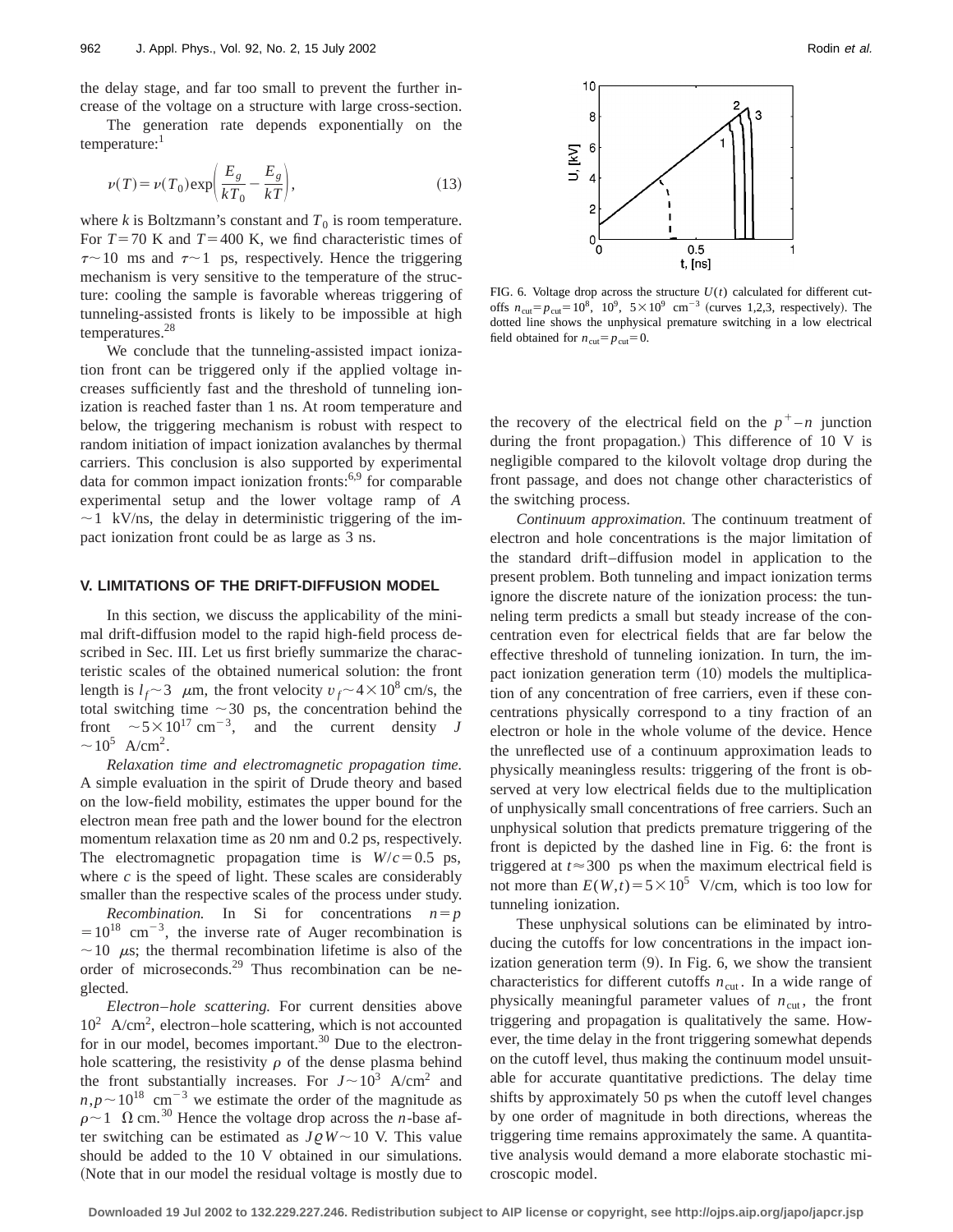## **VI. DISCUSSION**

Tunneling-assisted impact ionization fronts are quite similar to the well studied case of superfast impact ionization fronts that underly the operation of TRAPPAT diodes<sup>4,5</sup> and sharpening diodes.<sup>6,7,9,11,12</sup> In both cases we deal with a collective phenomenon of superfast propagation. It is based on avalanche multiplication of the already existing carriers due to impact ionization in a finite narrow region of the device, followed by screening of the electrical field due to Maxwell relaxation in the adjacent spatial region. The important difference is the source of the free carriers that initiate the avalanche impact ionization process. TRAPATT-like fronts propagate into a depleted *n*-base with a certain concentration of initial carriers, often referred to as "pre-ionization."<sup>31,32</sup> The physical mechanism that creates pre-ionization then is unrelated to the front propagation mechanism, e.g., in the case of the TRAPPAT diode, these are nonequilibrium carriers left behind after the previous front passage. In the case under consideration here, there is no pre-ionization and the initial carriers are generated during the front passage by tunneling in a region just ahead of the impact ionization front. Hence tunneling and impact ionization coherently cooperate in the superfast propagation of the tunneling-assisted impact ionization front.

For impact ionization fronts that propagate into homogeneously pre-ionized media, an essential ingredient is the spatial profile of the electrical field: the field should be below the threshold of impact ionization at a certain distance from the front.5,31,32 This keeps the ''active'' region, where the impact ionization develops, finite and prevents a quasiuniform blowup of the concentration in the whole sample. For ionization fronts in  $p^+$  –  $n - n^+$  structures, this profile is due to the doping of the *n*-base that gives a slope of the electrical field  $qN_d/\epsilon\epsilon_0$  in the depleted layer. In contrast, for the tunneling-assisted front, the electrical field is well above the threshold of impact ionization in the whole *n*-base. The size of the active region is controlled by the threshold of tunneling ionization. This allows for much higher electrical fields, increasing the front velocity and the concentration of the generated plasma by orders of magnitude.

The possibility of tunneling ionization fronts has been discussed before in Refs. 33 and 34. The theoretical investigation in Ref. 34 takes only tunneling ionization into account, assuming that in high fields the impact ionization component can be neglected. Our results show that this is not possible for electrical fields of the order of  $10^6$  V/cm: the importance of impact ionization increases with concentration and dominates tunneling ionization already for concentrations of free carriers as low as  $n, p > 10^{13}$  cm<sup>-3</sup>, as can be read from Fig. 4. Thus impact ionization is the dominant mechanism of free carrier generation even in the range of fields where tunneling is possible, after a sufficient carrier concentration is reached. Moreover, simulations with the impact ionization term set to zero show that the tunneling ionization alone does not lead to front propagation; rather the breakdown of the sample becomes quasi-uniform. We suggest the following explanation for this observation: the appearance of the traveling front solutions is known to be due

to an autocatalytic dependence of the impact ionization generation rate on the concentration of initial carriers.<sup>5,31,32,35</sup> It leads to the exponentially fast increase of the concentration with time in a given electrical field. The rate of tunneling ionization lacks this auto-catalytic dependence on the concentration, predicting an algebraically slow growth of concentration with time. We emphasize that a propagating ionization front generates much higher carrier concentrations than quasi-uniform breakdown. This is because during the front propagation the impact ionization efficiently develops in a high field region that passes through the device, leaving a highly ionized plasma behind. In contrast, for uniform breakdown, an increase of concentration is immediately followed by a decrease of electrical field due to the coupling to the external load.

### **VII. SUMMARY**

We have described the theory of a type of ionization front in layered Si semiconductor structures. These are superfast tunneling-assisted impact ionization fronts that propagate due to the coherent effect of tunneling and impact ionization. The front propagates into the fully depleted *n*-base of a  $p^+$ –*n*–*n*<sup>+</sup> structure. The region of tunneling ionization in electrical fields higher than  $10^6$  V/cm has a characteristic length of 10  $\mu$ m. The generated carriers initiate an avalanche impact ionization process that becomes much more efficient than tunneling as concentration increases. The concentration front has a characteristic width of several micrometers. Within this length the concentration of free carriers increases to the level of  $n, p > 5 \times 10^{17}$  cm<sup>-3</sup>. Maxwell relaxation in the generated electron–hole plasma leads to the full screening of the applied electrical field. The front propagation is a collective phenomenon based on ionization and screening, and its velocity  $v_f$  is not limited by the high-field drift velocity of individual carriers  $v<sub>s</sub>$ . We observe  $v<sub>f</sub>$  $\approx 40v$ <sub>s</sub> in our simulations.

The front triggering becomes possible if the threshold of tunneling ionization  $10^6$  V/cm is reached after a delay shorter than 1 ns. This ensures that random thermal ionization in the depleted layer does not spoil the triggering. This condition is met at room and lower temperatures when a voltage pulse with a slope  $\sim$ 10 kV/ns is applied to the structure connected in series with a load. Such voltage pulses are state of the art in modern semiconductor pulse power electronics.<sup>9</sup> The passage of the tunneling-assisted impact ionization front switches the structure into the conducting state with a residual voltage of several dozens of volts. The transient  $U(t)$ -characteristic is nonlinear: the total duration of the switching process observed is 30 ps, whereas the effective switching time that corresponds to the major voltage drop is below 15 ps. Hence a voltage pulse of rise rate  $\sim$  500 kV/ns and an amplitude of several kilovolts is applied to the load. These values set new frontiers in pulse power electronics.

We finally remark, that the standard drift-diffusion model has serious limitations when applied to models of superfast ionization fronts. These limitations are due to the continuum approximation. They manifest themselves in a